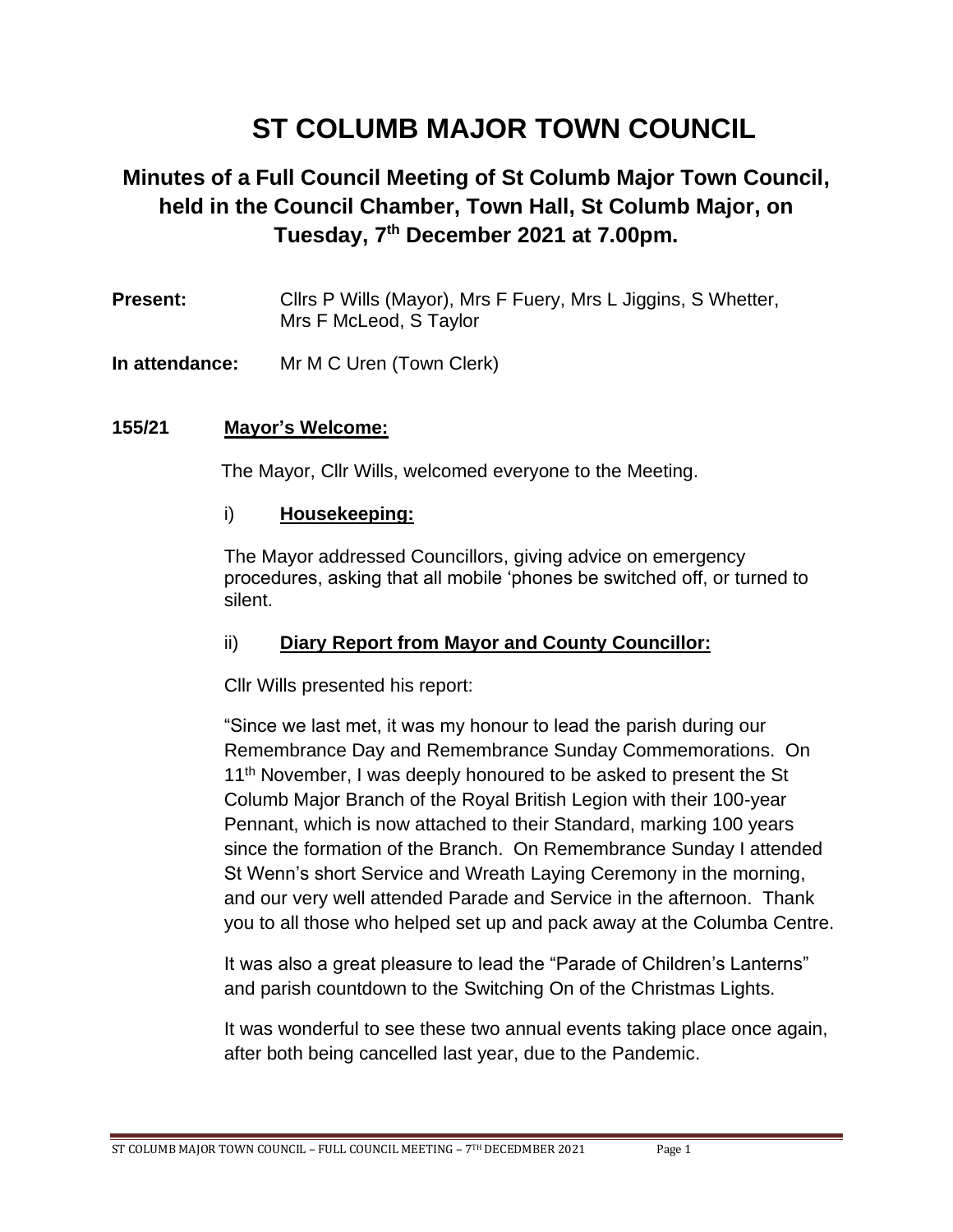The Rector, (the Rev Helen Baber) and I, were invited to attend the school for the official opening of their new "Temperate Rain Forest". They have planted nearly 2000 trees around the perimeter of the school field to help combat Climate Change. It was lovely to hear the young children explain their thoughts on the subject, and why they thought it so important to plant these trees. The space will look fantastic in 20 years' time, of that, I am sure.

I have attended both St Mawgan-in-Pydar and St Wenn's Parish Council Meetings.

I chaired a Meeting of the Standards Committee Working Group, looking at future recruitment to the Committee, and the guide to Bullying and Intimidation for Councillors. This work is ongoing. I will give you a full report once the new Guide and Recruitment Policy have been agreed by the Full Committee.

As many of you know my good lady is a farmer and she also milks cows twice a day, five days a week. She takes annual holiday in November, and this year was no exception. We had five nights staying on Exmoor and five nights in Wales. I took the opportunity to have some time off with her. I was still available via the telephone, and attended a couple of meetings via Teams whilst away.

I attended the Full Council Meeting at New County Hall on 30<sup>th</sup> November. Details of the Agenda are available online.

I met with the Council's Monitoring Officer, Mel O'Sullivan, for our quarterly catch up. These are scheduled meetings in which she updates me in my role as Chairman of the Standards Committee, on Code of Conduct Issues, Ombudsman Complaints, likely to be against Cornwall Council, and other matters she feels I should be made aware of. These meetings are held in strict confidence.

As part of my role as a Shadow Cabinet Member we meet with the 106 Finance Officer to discuss the forthcoming Administration's Budget Proposals. These will be presented to Full Council shortly for approval, or otherwise.

I would like to take this opportunity of wishing all residents of the St Columb Major, St Mawgan-in-Pydar and St Wenn Electoral Division a very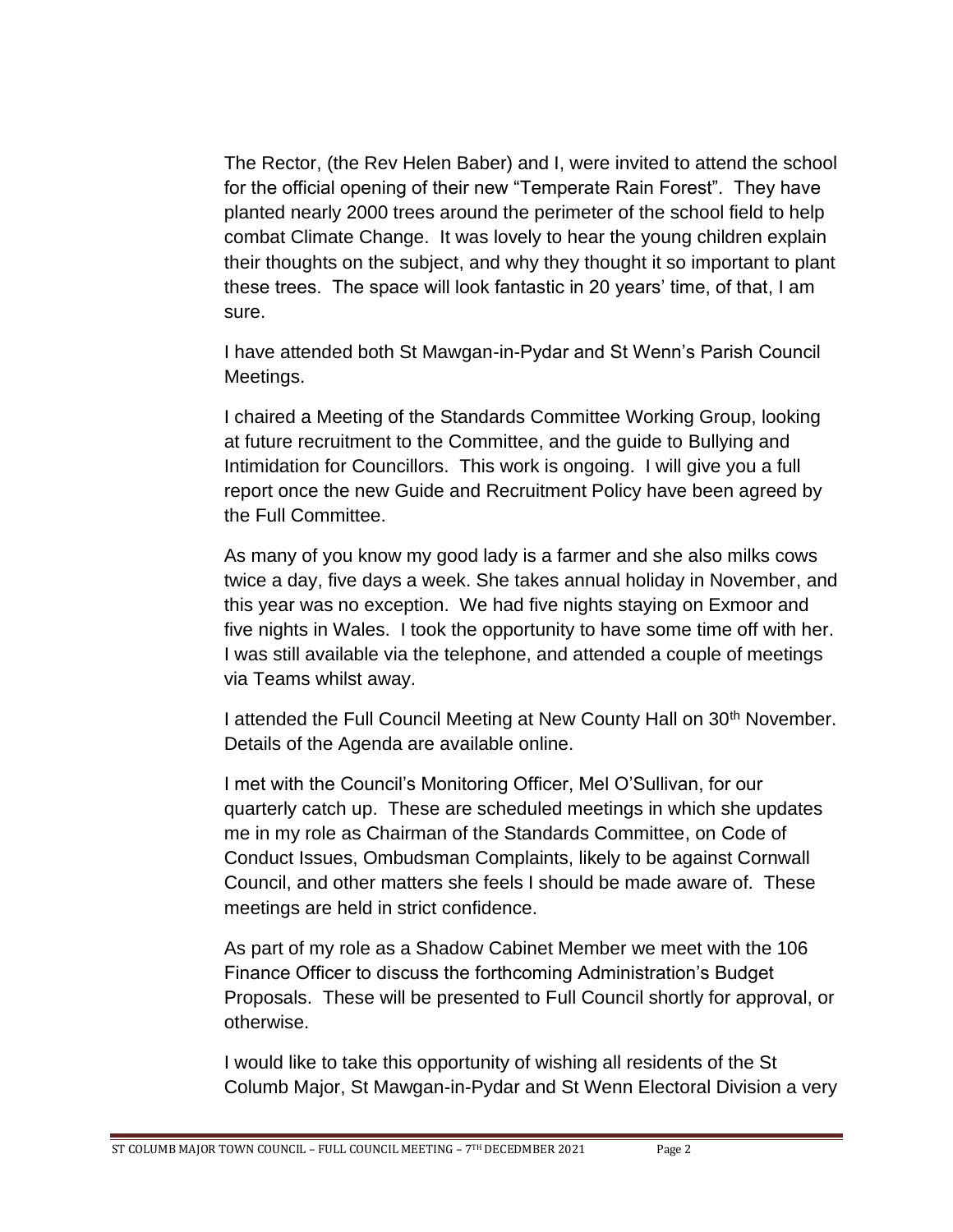Happy Christmas, and above all a peaceful and prosperous 2022 AND hopefully Covid free. It remains an honour and privilege to serve as your Cornwall Councillor and Mayor of St Columb Major".

#### **156/21 Public Forum:**

There were no members of the public present.

#### **157/21 Report from Police:**

There was no Police presence, but a Report had been received.

The Town Clerk read the Report –

"Crime figures from 01/11/21 to 01/12/21

13 reported crimes in this period

- 1. Common assault x 6
- 2. Threats to kill
- 3. Theft x 2
- 4. Theft of motor vehicle
- 5. Assault by beating
- 6. Burglary commercial premises
- 7. Theft by employee

Regards

St Columb Police Team

PCSO Parry PC Carthew"

#### **158/21 Apologies for Absence:**

Apologies for Absence had been received from Cllr Mrs Warner (unwell) and Cllr Allen (family unwell). Cllr Roberts was not present.

#### **159/21 Members' Declaration of Interests:**

#### **i) Declarations of Interest, in accordance with the Agenda:**

None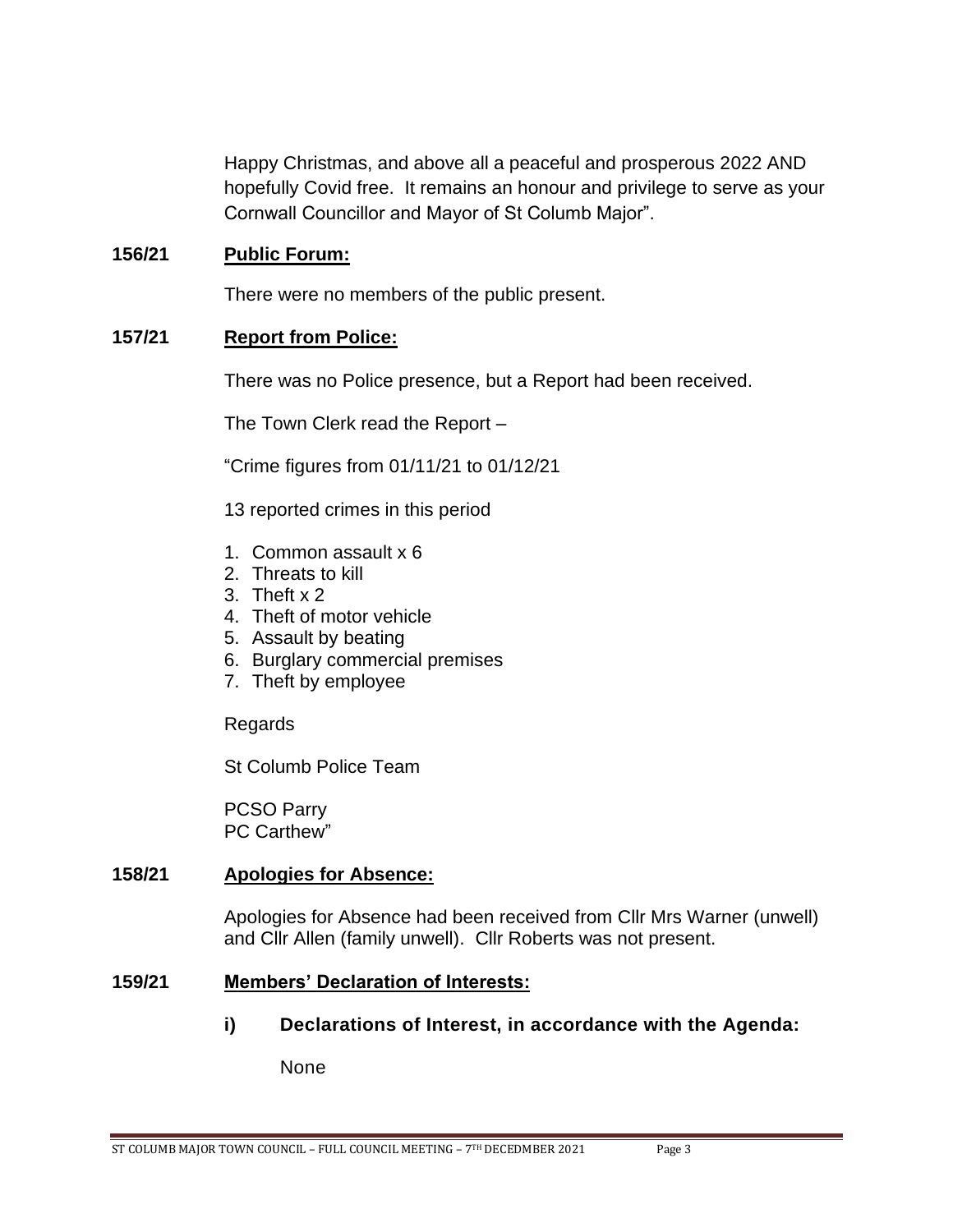#### **ii) Declarations of gifts to the value of £25:**

None

#### **160/21 To confirm Minutes of the last Full Council Meeting, held on 2 nd November 2021:**

The Minutes of the last Full Council Meeting, held on 2<sup>nd</sup> November 2021, were presented by the Mayor.

Cllr Wills proposed, Cllr Mrs Fuery seconded, and it was RESOLVED that the Minutes be accepted. There was one abstention.

#### **161/21 Payment of Accounts – Members to Approve the Payment of Accounts to the end of November 2021:**

The Mayor proceeded to present the Accounts, paid up to the end of November 2021.

A number of comments were made about cheques paid and income received.

Cllr Wills proposed, Cllr Taylor seconded, and it was RESOLVED unanimously to approve the Payment of Accounts, up to the end of November 2021.

#### **162/21 Planning Matters:**

**PA21/10191 – The existing use of land for residential purposes in association with the residential dwelling known as Ashwood Lodge – Ashwood Lodge, Black Cross, Newquay, Cornwall – Miss Clare Aykroyd**

**PA21/11082 – Retrospective Application for the construction of a swimming pool, plant room, boundary wall and paved surface – Ashwood Lodge, Black Cross, Newquay, Cornwall – Miss Clare Aykroyd**

 It was agreed that we discuss both these Applications at the same time. Basically, this property is out of the way and not generally visible.

Cllr Wills proposed, Cllr Whetter seconded, and it was RESOLVED to support these Applications. There were 3 in favour, 2 against, and 1 abstention.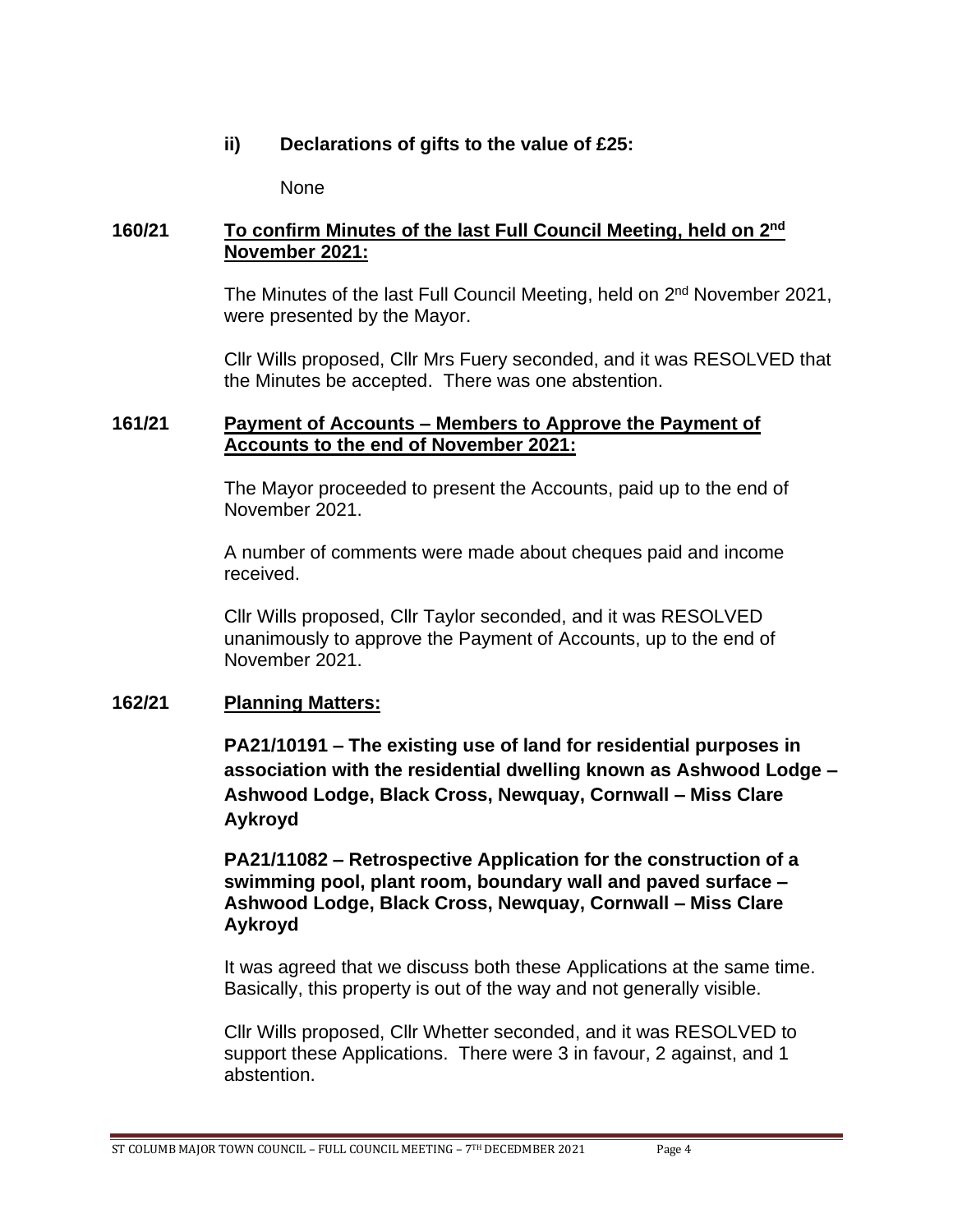#### **PA21/09629 – Listed Building Consent for alterations to ground floor forming Post Office, including new staircase to existing first floor – 3, Market Place, St Columb TR9 6AN – Mr and Mrs M Giddings**

It was confirmed that the question of the moving of the Post Office is out for public consultation.

Cllr Wills proposed, Cllr Mrs McLeod seconded, and it was RESOLVED unanimously to support the Application.

#### **PA21/10041 – Conversion and first floor extension of store to form a dwelling house – 5, Higher East Street, St Columb TR9 6RJ – Mr Michael Ainsworth**

Cllr Wills proposed, Cllr Whetter seconded, and it was RESOLVED unanimously to support the Application.

#### **PA21/11183 – Proposed live/work unit (using existing building) – Trenoweth Manor Farm, Talskiddy, St Columb, Cornwall – Miss Verity Biddick**

Cllr Wills proposed, Cllr Mrs McLeod seconded, and it was RESOLVED unanimously to support the Application.

**PA20/01716 – Reserved Matters application for appearance, landscaping, layout and scale for Construction of 25 dwellings, a day nursery, public open spaces and internal estate roads following outline approval PA16/05308 dated 8th March 2017 – Land off Dinas Road, Dinas Road, St Columb, Cornwall – Mr David Elsmore**

Concern was expressed about the increase in traffic in the Bospolvans area, together with access and egress problems. It would appear the road has not been adopted by Cornwall Council, so it is therefore not maintained by them. Affordable housing was mentioned. Members were of the opinion that this was not sustainable.

Cllr Mrs McLeod proposed, Cllr Mrs Jiggins seconded, and it was RESOLVED to object to the Application, for the reasons given above. There were 3 in favour, 2 against, and 1 abstention.

#### **PA21/00957 – Outline proposal for a single dwelling – Land West of 36, Bank Street, St Columb, Cornwall – Mr R Golding**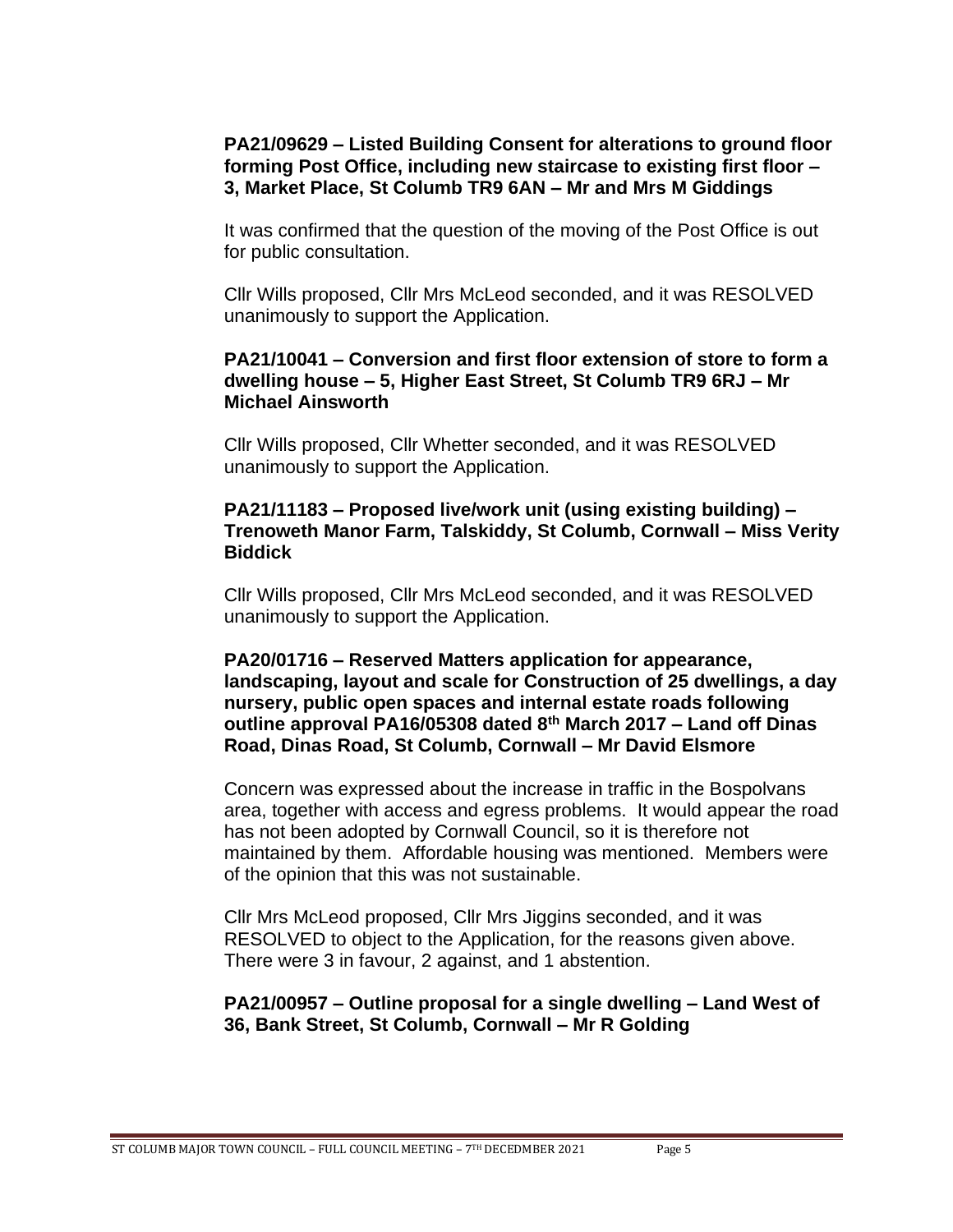Members considered that, basically, there was no difference between applying for one, or two dwellings. Again, Members did not consider that this was sustainable.

Cllr Wills proposed, Cllr Mrs McLeod seconded, and it was RESOLVED unanimously to object to the Application, for the reasons given above.

#### **PA21/11206 – Works to trees subject to a Tree Preservation Order (TPO), works to include cutting back 2 x birch trees – 53, Old Rectory Mews, St Columb TR9 6BZ – Mr David Lloyd**

Members agreed that as long the trees were only "cut back" and not "cut down", they would go with the recommendations of the Tree Officer.

Cllr Wills proposed, Cllr Whetter seconded, and it was RESOLVED unanimously to support the recommendations of the Tree Officer.

#### **PA21/11329 – Construction of drive-in all-weather canopy for the uploading of vehicles and additional external storage units – VMV Self Storage, Polita, Bridge Farm, St Columb, Cornwall – Mr Victor Jones, VMV Self Storage Ltd**

Members again were satisfied that this area is out of public view.

Cllr Wills proposed, Cllr Whetter seconded, and it was RESOLVED unanimously to support the Application.

# **PA21/11492 – Proposed two-storey extension with Juliet balcony – 60, Highfield Avenue, St Columb TR9 6SA**

Members expressed concern regarding the privacy of other neighbours.

Cllr Wills proposed, Cllr Mrs McLeod seconded, and it was RESOLVED to object to the Application, for the reason given above. There were 3 for, 2 against and 1 abstention.

**PA21/11957 – Works to trees in a Conservation Area, namely, G1, Leyland Cypress – fell due to shading and potential damage through root growth/incremental stem growth to retaining wall and G2 various shrubs, a Bay tree and holly – reduce growth back to the lawn edge – Polwithen, 1, Arundell Gardens, St Columb TR9 6BA - Enturfitt**

As this Application is for works in a Conservation Area, it will be decided under delegated authority. There is no need to submit comments to the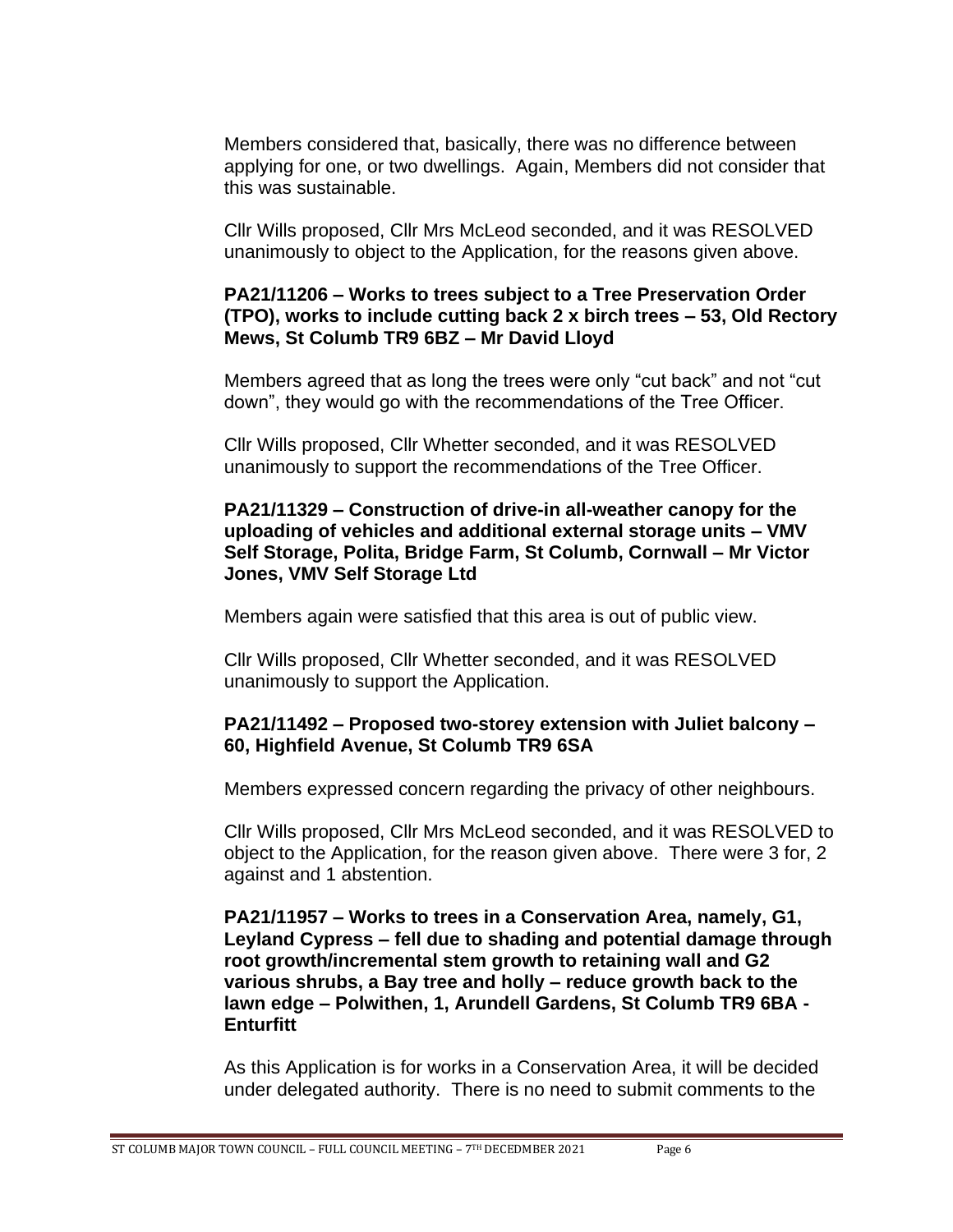local planning authority, as this communication is merely to notify that an Application has been received.

#### **163/21 Installation of Swings at The Hurlings:**

The Town Clerk explained problems that have occurred with regards to our Handyperson actually installing the swings. We have now obtained a quotation from SNC – Playground Specialists to remove the existing swing and install the two new swings, together with the installation of rubber bonded mulch to one swing, and extend the rubber safe surface to the other swing, in the sum of £4,675.00. Basically, we have no option but to accept this quotation.

Cllr Wills proposed, Cllr Mrs Fuery seconded, and it was RESOLVED unanimously to accept SNC's quotation of £4,675.

# **164/21 Litter Picking:**

Cllr Wills explained how this matter had come about. Richard Hootton came across someone in Newquay who is running a Volunteer Litter Picking Service for the town of Newqujay. Would not this be a good idea for St Columb Major? Members were, in the main, of the opinion that this was indeed a good idea. However, it was stated that people should be responsible for picking up their own litter. It was eventually agreed to go back to Richard Hootton requesting more information – number of volunteers required; costings of the litter pickers, bags, etc.; will volunteers need insurance? On receipt of this additional information the matter will be discussed further.

# **165/21 Artwork for Remembrance 2022:**

Cllr Wills spoke about this matter. Dick Twinney has made a suggestion to have a 5' x 4' picture of the artwork supplied on a piece of marine ply attached to posts on Trekenning town entrance road grass for the Remembrance period. It was also thought that another picture could be placed at the Cross Putty entrance to town. Three quotations have been received – one for a banner - £104; one on dibond board - £220; one on foamex board - £162. These prices are all for two pictures. After some discussion, Cllr Wills proposed, Cllr Mrs Fuery seconded, and it was RESOLVED to accept the second quotation – artwork 5' x 4' on dibond board, in the sum of £220.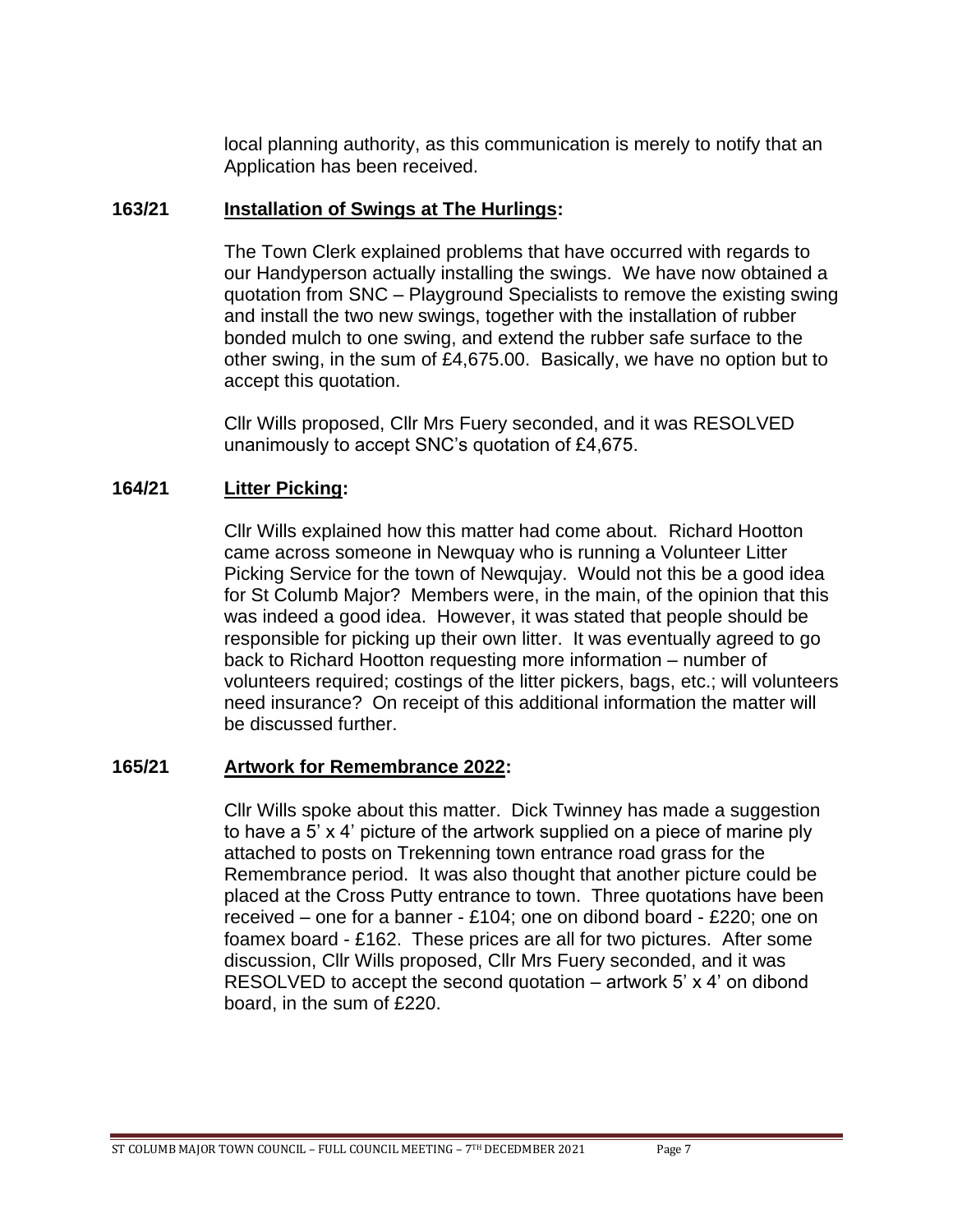# **166/21 Civility and Respect Project:**

The Town Clerk explained about the Civility and Respect Project. The Project aims to promote civility and respect in public life, including good governance, positive debate, and support the wellbeing of Councillors, Professional Officers and Staff. The fist newsletter has been produced, which includes updates on: The project's mission; Project overview; Antibullying petition; Local government call for evidence regarding the abuse and intimidation of Councillors; Bullying and Harassment statement As a first step in the promotion of Civility and Respect, Councils may wish to add a statement to their website stating that bullying, harassment and intimidation will not be tolerated. After some discussion, Members agreed that a Bullying and Harassment Statement should be added to our website.

#### **167/21 Correspondence:**

The following items of correspondence have been received:

- a) Cornwall Council Town and Parish Council Newsletter 05.11.21
- b) Cornwall Council Town and Parish Council Newsletter 03.12.21
- c) Correspondence from Cllr Evans regarding improvement to road safety and general wellbeing. Basically, this is about "20 s Plenty for Cornwall". As Members were aware, Cllr Wills has already discussed this matter at a previous Meeting. It appears that so far 242 applications have been received. Three areas are being highlighted – St Ives, Launceston and the Roseland Peninsula. It may be that this matter will go on a Highways Scheme. However, after some discussion Members agreed that this Town Council should add its name to "20 s Plenty for Cornwall".

#### **168/21 Any Other Business**

- a) Cllr Mrs Fuery asked for the latest position regarding the cutting of the trees at Springfields. The matter has been referred to Highways, but to date we have had no response. We will chase Highways again.
- b) Cllr Mrs McLeod advised that she had recently attended a WREN Zoom Meeting (St Breock Wind Farm Community Fund).
- c) Cllr Mrs McLeod expressed concern regarding the state of the river at Bridge. It needs serious attention. This matter has already been referred to the Environment Agency, but with more details of the problems being encountered, the Environment Agency will be contacted again.
- d) Cllr Mrs McLeod expressed grave concern regarding the indiscriminate parking around the bridge at Bridge. Cllr Wills advised that it is the